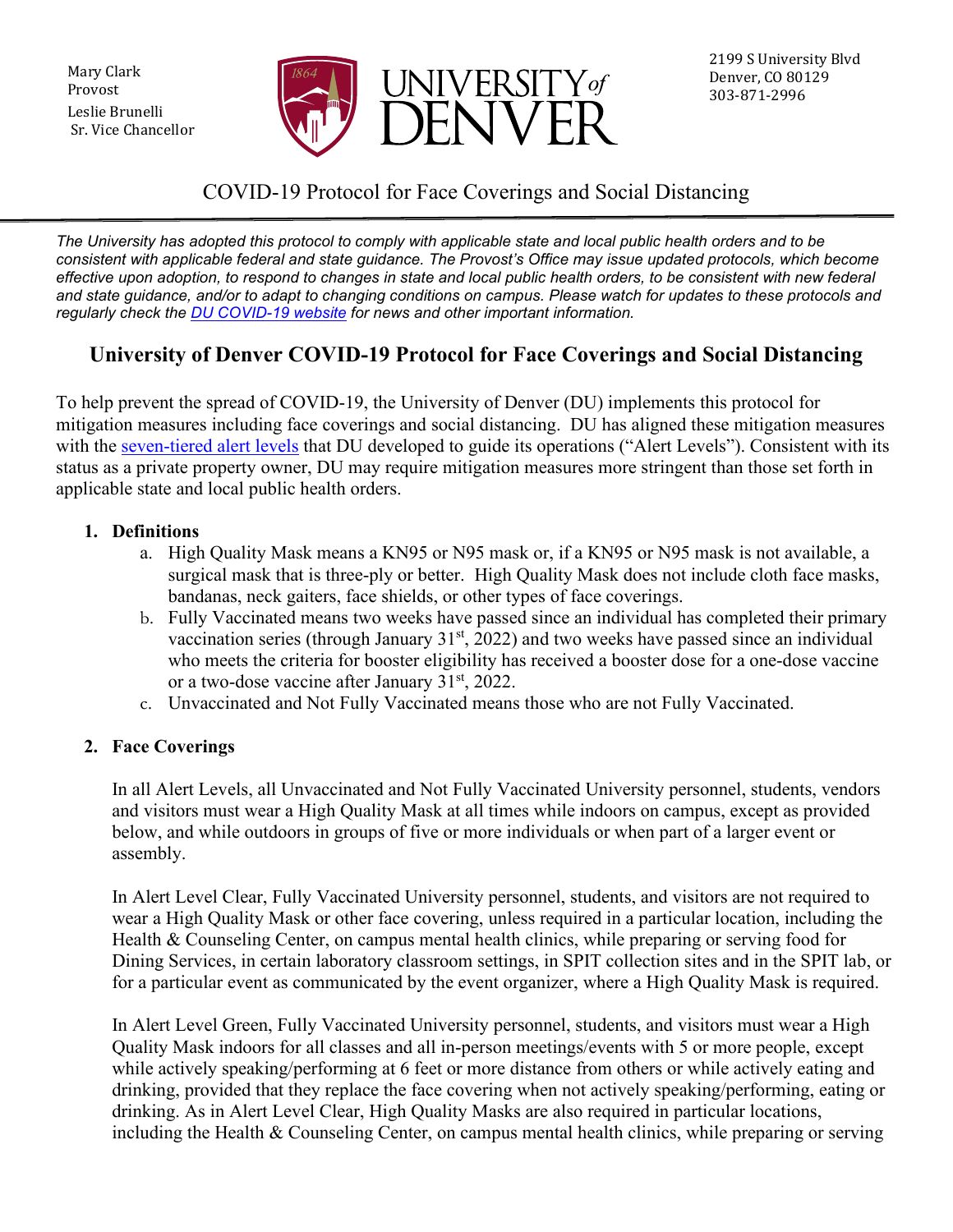food for Dining Services, in certain laboratory classroom settings, in SPIT collection sites and in the SPIT lab, or for a particular event as communicated by the event organizer. Fully Vaccinated individuals do not have to wear a High Quality Mask or other face coverings while actively moving (in hallways, etc.) in groups of 4 or fewer; in meetings of 4 or fewer; or in common areas where 6 foot distancing can be maintained.

In Alert Level Blue, Fully Vaccinated University personnel, students, and visitors must wear a High Quality Mask indoors for all classes and all in-person meetings/events with 3 or more people, except while actively speaking/performing at 12 feet or more distance from others or while actively eating and drinking, provided that they replace the High Quality Mask when not actively speaking/performing, eating or drinking. As in Alert Level Clear, High Quality Masks are also required in particular locations, including the Health & Counseling Center, on campus mental health clinics, while preparing or serving food for Dining Services, in certain laboratory classroom settings, in SPIT collection sites and in the SPIT lab, or for a particular event as communicated by the event organizer. Fully Vaccinated individuals do not have to wear High Quality Masks or other face coverings while actively moving (in hallways, etc.) in groups of 2 people; in meetings of 2 people; or in common areas where 6 foot distancing can be maintained.

In Alert Level Yellow, Orange, and Red, all University personnel, students, vendors and visitors must wear High Quality Masks at all times while indoors on campus, except as provided below, and while outdoors in groups of five or more individuals or when part of a larger event or assembly.

In Alert Level Purple, all University personnel and students permitted to be on campus must wear a High Quality Mask at all times on campus, indoors or outdoors, except as provided below.

General Exceptions:

- Individuals otherwise required to wear a High Quality Mask pursuant to this protocol may remove their High Quality Mask when:
	- o They are alone in their own single office with the door closed;
	- o They are students alone in their own residential room with the door closed;
	- o They are actively eating and drinking, provided that they replace their High Quality Mask when not actively eating or drinking:
	- o They are showering or brushing teeth in a shared bathroom, provided that they replace their High Quality Mask when not showering or brushing teeth.
- Individuals who cannot medically tolerate a High Quality Mask or other face covering should engage with the appropriate office to request a reasonable accommodation. Employees and visitors should contact the ADA Coordinator in the Office of Equal Opportunity & Title IX by email at [ADA.Coordinator@du.edu](mailto:ADA.Coordinator@du.edu) or by phone at 303-871-3941. Students should contact the [Disability](https://www.du.edu/studentlife/disability-services/students/index.html)  [Services Program](https://www.du.edu/studentlife/disability-services/students/index.html) by email at  $\frac{dsp}{a}$  du.edu or by phone at 303-871-3241.

Face coverings, including High Quality Masks:

- Must cover the nose and mouth and surrounding areas of the lower face at all times
- Should fit snugly but comfortably against the side of the face
- Should allow for breathing without restriction
- Should be looped around the ears or have straps that go behind the head and neck
- Should remain in place until taken off safely
- Should be replaced when they become dirty, wet, and/or difficult to breathe through

### **3. Gloves and Other Protective Equipment**